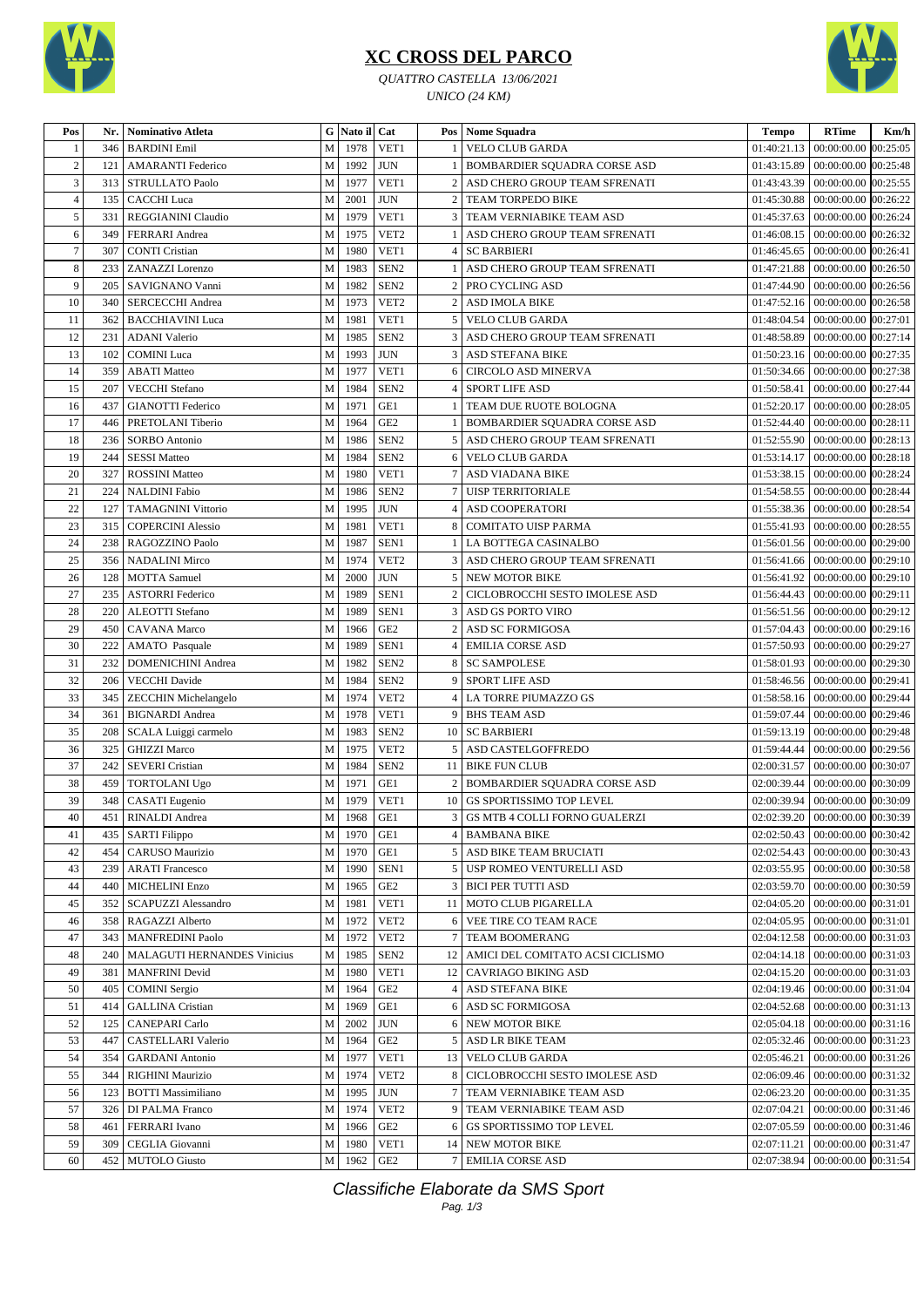

## **XC CROSS DEL PARCO**

*QUATTRO CASTELLA 13/06/2021 UNICO (24 KM)*



| Pos | Nr. | Nominativo Atleta              |              | G Nato il Cat |                      |                 | Pos   Nome Squadra               | <b>Tempo</b> | <b>RTime</b>                           | Km/h |
|-----|-----|--------------------------------|--------------|---------------|----------------------|-----------------|----------------------------------|--------------|----------------------------------------|------|
| 61  | 305 | <b>COSTI</b> Davide            | $\mathbf M$  | 1979          | VET1                 |                 | <b>15 NEW MOTOR BIKE</b>         | 02:07:43.21  | 00:00:00.00 00:31:55                   |      |
| 62  | 237 | <b>ANGIOLINI</b> Andrea        | M            | 1991          | SEN1                 | 6               | GS SPORTISSIMO TOP LEVEL         | 02:11:30.22  | 00:00:00.00 00:32:52                   |      |
| 63  | 406 | <b>TRAVAGLIOLI Fedele</b>      | M            | 1962          | GE <sub>2</sub>      | 8               | <b>NEW MOTOR BIKE</b>            | 02:12:00.48  | 00:00:00.00 00:33:00                   |      |
| 64  | 415 | <b>DONADELLI</b> Giuseppe      | $\mathbf M$  | 1966          | GE <sub>2</sub>      | 9               | <b>NEW MOTOR BIKE</b>            | 02:12:34.23  | 00:00:00.00 00:33:08                   |      |
| 65  | 351 | <b>MENICHETTI Matteo</b>       | $\mathbf M$  | 1980          | VET1                 |                 | 16 GS DOSI IMOLA                 | 02:12:57.61  | 00:00:00.00 00:33:14                   |      |
| 66  | 347 | <b>SICA Mauro</b>              | $\mathbf M$  | 1972          | VET <sub>2</sub>     | 10 <sup>1</sup> | <b>NEW MOTOR BIKE</b>            | 02:13:27.23  | 00:00:00.00 00:33:21                   |      |
| 67  | 407 | <b>MALAGUTTI Rossano</b>       | M            | 1970          | GE1                  | 7 <sup>1</sup>  | ZARA BIKERS TEAM ASD             | 02:14:40.49  | 00:00:00.00 00:33:40                   |      |
| 68  | 337 | PLAZZI Luca                    | M            | 1978          | VET1                 | 17              | TEAM PASSION FAENTINA            | 02:14:43.73  | 00:00:00.00 00:33:40                   |      |
| 69  | 413 | <b>BENETTI</b> Fabio           | $\mathbf M$  | 1962          | GE <sub>2</sub>      |                 | 10 SC BARBIERI                   | 02:15:23.24  | 00:00:00.00 00:33:50                   |      |
| 70  | 217 | LOPOPOLO Francesco             | $\mathbf M$  | 1982          | SEN <sub>2</sub>     |                 | 13 ASD VIADANA BIKE              | 02:15:25.73  | 00:00:00.00 00:33:51                   |      |
| 71  | 312 | <b>SALATI</b> Davide           | M            | 1973          | VET <sub>2</sub>     | 11 <sup>1</sup> | <b>SC S. ILARIO</b>              | 02:15:46.24  | 00:00:00.00 00:33:56                   |      |
| 72  | 316 | <b>SACCANI</b> Luca            | $\mathbf{M}$ | 1980          | VET1                 |                 | 18 ASD DOSOLO                    | 02:16:18.24  | 00:00:00.00 00:34:04                   |      |
| 73  | 419 | <b>BARILLI</b> Luca            | M            | 1970          | GE1                  | 8               | <b>GS ROSA</b>                   | 02:16:36.21  | 00:00:00.00 00:34:09                   |      |
| 74  | 210 | <b>TOGNINI Cristian</b>        | ${\bf M}$    | 1987          | SEN1                 | 7               | TEAM SCULAZZO ITALIA             | 02:17:48.24  | 00:00:00.00 00:34:27                   |      |
| 75  | 280 | <b>MARGINI</b> Stefano         | M            | 1985          | SEN <sub>2</sub>     | 14              | TEAM SCULAZZO ITALIA             | 02:18:45.74  | 00:00:00.00 00:34:41                   |      |
| 76  | 449 | <b>CORRADINI Enrico</b>        | M            | 1970          | GE1                  | 9               | <b>BICI PER TUTTI ASD</b>        | 02:20:41.25  | 00:00:00.00 00:35:10                   |      |
| 77  | 431 | <b>BERNABEI</b> Fabio          | M            | 1971          | GE1                  | 10 <sup>1</sup> | <b>UISP PROV. MODENA</b>         | 02:20:57.63  | 00:00:00.00 00:35:14                   |      |
| 78  | 445 | <b>MANTOVANI</b> Luca          | M            | 1964          | GE <sub>2</sub>      | 11 I            | <b>BAMBANA BIKE</b>              | 02:21:17.75  | 00:00:00.00 00:35:19                   |      |
| 79  | 420 | <b>MARIANI</b> Matteo          | M            | 1971          | GE1                  | 11 <sup>1</sup> | <b>NEW MOTOR BIKE</b>            | 02:22:09.51  | 00:00:00.00 00:35:32                   |      |
| 80  | 117 | <b>RIFICI Gabriel</b>          | M            | 2002          | <b>JUN</b>           | 8               | ASD CHERO GROUP TEAM SFRENATI    | 02:22:15.25  | 00:00:00.00 00:35:33                   |      |
| 81  | 338 | <b>SARTINI</b> Moreno          | M            | 1972          | VET <sub>2</sub>     |                 | 12   BAMBANA BIKE                | 02:22:21.47  | 00:00:00.00 00:35:35                   |      |
| 82  | 444 | <b>NERI Fabio</b>              | $\mathbf M$  | 1965          | GE <sub>2</sub>      |                 | 12 BAMBANA BIKE                  | 02:22:47.01  | 00:00:00.00 00:35:41                   |      |
| 83  | 303 | <b>SACHELLI Paolo</b>          | ${\bf M}$    | 1973          | VET2                 |                 | 13 ZARA BIKERS TEAM ASD          | 02:22:55.64  | 00:00:00.00 00:35:43                   |      |
| 84  | 453 | <b>INCERTI VEZZANI Otello</b>  | M            | 1968          | GE1                  |                 | 12 NEW BIKE                      | 02:23:45.76  | 00:00:00.00 00:35:56                   |      |
| 85  | 116 | <b>ELEUTERI</b> Luca           | M            | 1992          | <b>JUN</b>           | 9               | TEAM SCULAZZO ITALIA             | 02:24:08.63  | 00:00:00.00 00:36:02                   |      |
| 86  | 211 | <b>MARCHI</b> Luca             | M            | 1983          | SEN <sub>2</sub>     |                 | 15   SPORT LIFE ASD              |              | 02:25:04.64   00:00:00.00   00:36:16   |      |
| 87  | 115 | <b>GRIMELLI Michael</b>        | M            | 1992          | <b>JUN</b>           |                 | 10   SC SAMPOLESE                | 02:25:15.48  | 00:00:00.00 00:36:18                   |      |
| 88  | 306 | <b>ZUCCHER</b> Andrea          | ${\bf M}$    | 1979          | VET1                 |                 | 19 ASD PEDALE SCALIGERO LIPPA    | 02:25:52.23  | 00:00:00.00 00:36:28                   |      |
| 89  | 230 | <b>MAGGIALI</b> Luca           | $\mathbf M$  | 1990          | SEN1                 | 8               | MOTO CLUB PIGARELLA              | 02:26:03.51  | 00:00:00.00 00:36:30                   |      |
| 90  | 304 | <b>AVIGNI</b> Andrea           | M            | 1974          | VET <sub>2</sub>     | 14 <sup>1</sup> | <b>GS ROSA</b>                   | 02:27:45.65  | 00:00:00.00 00:36:56                   |      |
| 91  | 702 | <b>FONTANILI Riccardo</b>      | M            | 2007          | <b>PRIM</b>          |                 | <b>NEW BIKE</b>                  | 00:48:09.74  | 00:00:00.00 00:16:03                   |      |
| 92  | 703 | <b>GUGLIELMI Alberto</b>       | M            | 2007          | PRIM                 | 2               | <b>NEW BIKE</b>                  | 00:54:30.26  | 00:00:00.00   00:18:10                 |      |
| 93  | 310 | <b>RUBELLI</b> Tiziano         | M            | 1976          | VET <sub>2</sub>     | 15 <sup>1</sup> | <b>VOLTA BIKE TEAM ASD</b>       | 01:16:53.32  | 00:00:00.00 00:25:37                   |      |
| 94  | 4   | <b>INCERTI VEZZANI Filippo</b> | M            | 2003          | <b>DEBM</b>          | -1              | <b>NEW BIKE</b>                  | 01:20:39.34  | 00:00:00.00 00:26:53                   |      |
| 95  | 512 | CIMA Fabrizio                  | ${\bf M}$    | 1960          | <b>SGA</b>           |                 | TITICI ADVENTURE TEAM            | 01:25:40.10  | 00:00:00.00 00:28:33                   |      |
| 96  | 527 | RIVI Renato                    | $\mathbf M$  | 1959          | SGA                  | $\overline{2}$  | <b>EMILIA CORSE ASD</b>          | 01:26:43.85  | 00:00:00.00 00:28:54                   |      |
| 97  | 382 | <b>BASINGHI Wainer</b>         | M            | 1974          | VET <sub>2</sub>     |                 | 16   EMILIA CORSE ASD            | 01:27:30.10  | $00:00:00.00$ $00:29:10$               |      |
| 98  | 514 | <b>TONI Mimmo</b>              | ${\bf M}$    | 1955          | SGB                  |                 | <b>TEAM IACCOBIKE</b>            |              | 01:29:08.34   00:00:00.00   00:29:42   |      |
| 99  | 525 | <b>BARACCANI Maurizio</b>      | M            | 1954          | <b>SGB</b>           |                 | 2 BICI PER TUTTI ASD             |              | 01:30:20.86 00:00:00.00 00:30:06       |      |
| 100 |     | 11 RINALDI Matteo              |              |               | M 2006 DEBM          |                 | 2 CICLISTICA MARANELLO           |              | 01:32:38.87 00:00:00.00 00:30:52       |      |
| 101 | 2   | <b>TRUZZI Matteo</b>           | M            | 2004          | <b>DEBM</b>          |                 | 3 ASD VIADANA BIKE               |              | $01:33:00.87$ 00:00:00.00 00:31:00     |      |
| 102 | 523 | <b>FABBRI</b> Domenico         | M            | 1961          | SGA                  | $\frac{3}{ }$   | <b>BAMBANA BIKE</b>              | 01:33:08.12  | $00:00:00.00$ $00:31:02$               |      |
| 103 | 524 | <b>MERZI</b> Stefano           | M            | 1961          | SGA                  | 4               | WWB ASD                          | 01:33:12.87  | 00:00:00.00 00:31:04                   |      |
| 104 | 521 | <b>MESSINA</b> Giuseppe        | $\mathbf M$  | 1959          | SGA                  |                 | 5   BAMBANA BIKE                 |              | 01:33:57.50   00:00:00.00   00:31:19   |      |
| 105 | 529 | <b>ALTIERI</b> Vincenzo        | M            | 1960          | SGA                  | 6               | ASD TEAM ORLANDI                 |              | 01:34:01.86   00:00:00.00   00:31:20   |      |
| 106 | 21  | <b>BOLDRINI Matteo</b>         | ${\bf M}$    | 2005          | <b>DEBM</b>          | 4               | <b>ASD VIADANA BIKE</b>          |              | $01:36:02.51$ 00:00:00.00 00:32:00     |      |
| 107 | 528 | <b>RUGGIERO Bruno</b>          | $\mathbf M$  | 1961          | SGA                  |                 | 7 TEAM PASSION FAENTINA          | 01:36:45.63  | 00:00:00.00 00:32:15                   |      |
| 108 | 513 | <b>CHIARUCCI Fabrizio</b>      | M            | 1960          | SGA                  | 8               | DEKA RIDERS TEAM BIKE ROMAGNA    | 01:36:46.38  | 00:00:00.00 00:32:15                   |      |
| 109 | 614 | VISANI Miria                   | $\mathbf F$  | 1978          | DB                   |                 | <b>OSTERIA BIKE ASD</b>          | 01:37:26.12  | 00:00:00.00 00:32:28                   |      |
| 110 | 507 | <b>VALCAVI Franco</b>          | M            | 1961          | SGA                  |                 | ASD ZANNONI SAURO                | 01:37:46.13  | 00:00:00.00 00:32:35                   |      |
| 111 | 439 | CAMPEDELLI Roberto             | M            | 1969          | $\operatorname{GE1}$ |                 | 14   BARACCA LUGO                |              | 01:39:41.13   00:00:00.00   00:33:13   |      |
| 112 | 417 | <b>COLOMBINI Francesco</b>     | M            | 1969          | GE1                  |                 | 15   TEAM VERNIABIKE TEAM ASD    |              | $01:41:10.14$   00:00:00.00   00:33:43 |      |
| 113 | 612 | CAVULLA Annarita               | $\mathbf F$  | 1969          | DC                   |                 | BOMBARDIER SQUADRA CORSE ASD     |              | 01:41:23.90   00:00:00.00   00:33:47   |      |
| 114 | 411 | LAVELLI Tiziano antonello      | M            | 1967          | GE1                  | 16              | TEAM VALVERDE                    | 01:41:24.89  | 00:00:00.00 00:33:48                   |      |
| 115 | 403 | ROSA Roberto                   | $\mathbf M$  | 1968          | GE1                  | 17 <sup>1</sup> | <b>GS ROSA</b>                   | 01:41:34.12  | 00:00:00.00 00:33:51                   |      |
| 116 | 311 | <b>COMINOTTI Mattia</b>        | M            | 1975          | VET <sub>2</sub>     | 17              | TITICI ADVENTURE TEAM            | 01:41:46.39  | 00:00:00.00 00:33:55                   |      |
| 117 | 409 | VALCAVI Lorenzo                | $\mathbf M$  | 1971          | GE1                  |                 | 18 ASD ZANNONI SAURO             |              | 01:41:50.14   00:00:00.00   00:33:56   |      |
| 118 | 438 | <b>ROVATTI</b> Lorenzo         | M            | 1971          | GE1                  |                 | 19   LA TORRE PIUMAZZO GS        |              | 01:42:58.38   00:00:00.00   00:34:19   |      |
| 119 | 505 | <b>BERTONCINI Paolo</b>        | M            | 1953          | SGB                  |                 | <b>3 BICI PER TUTTI ASD</b>      |              | 01:43:07.40 00:00:00.00 00:34:22       |      |
| 120 |     | 457   DI CINTIO Giampiero      |              | M 1963        | GE <sub>2</sub>      |                 | 13   ITALIA NUOVA BORGO PANIGALE |              | $01:43:13.39$ 00:00:00.00 00:34:24     |      |

Classifiche Elaborate da SMS Sport